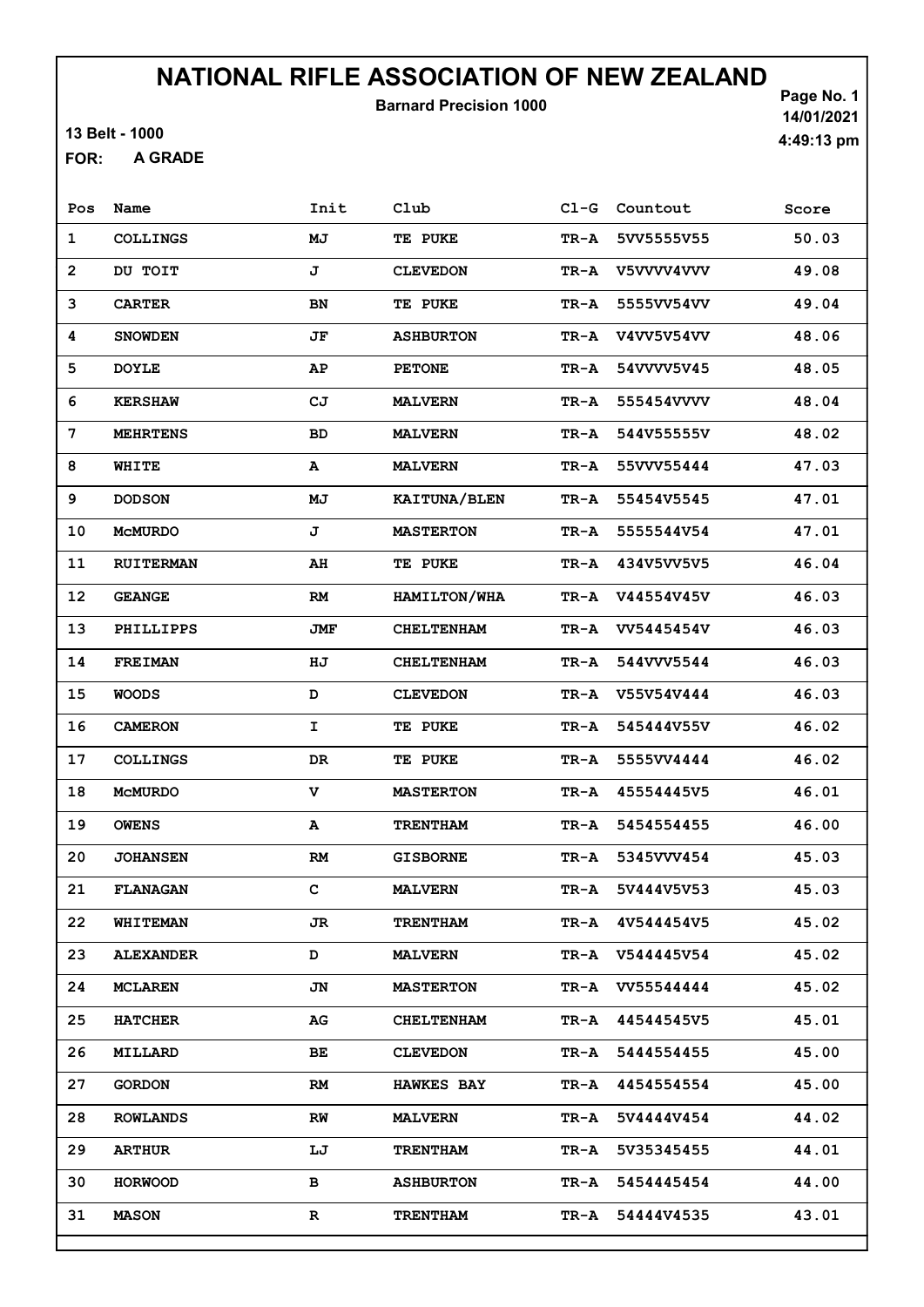#### Page No. 2 NATIONAL RIFLE ASSOCIATION OF NEW ZEALAND

#### A GRADE 14/01/2021 13 Belt - 1000 FOR: 4:49:13 pm Barnard Precision 1000 Pos Name 1nit Club Cl-G Countout Score 32 WHITEMAN OB MASTERTON TR-A 344544VV44 42.02 33 WIN KD TRENTHAM TR-A 5V44553VV0 41.03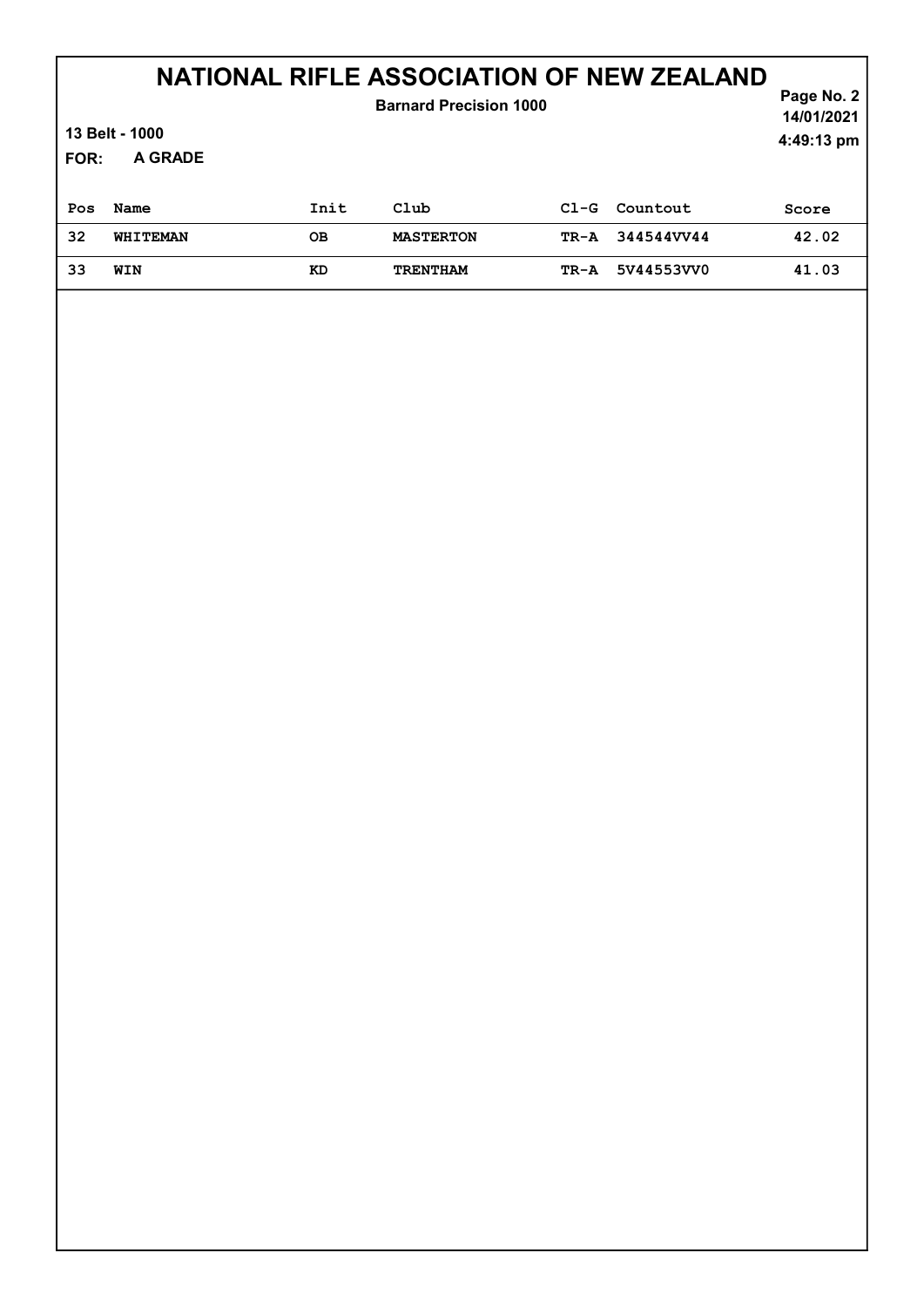Barnard Precision 1000

13 Belt - 1000

B GRADE FOR:

Page No. 3 14/01/2021 4:49:13 pm

| Pos            | Name             | Init         | Club              | $C1-G$ | Countout   | Score |
|----------------|------------------|--------------|-------------------|--------|------------|-------|
| 1              | <b>MARTIN</b>    | <b>BJ</b>    | <b>TRENTHAM</b>   | $TR-B$ | 5V54554V5V | 48.03 |
| $\overline{2}$ | WHYTE            | $\mathbf{C}$ | KAITUNA/BLEN      | $TR-B$ | 5VV4V544V5 | 47.04 |
| 3              | DIKMENLI         | S            | <b>TRENTHAM</b>   | $TR-B$ | V545455545 | 47.01 |
| 4              | <b>MARSHALL</b>  | LD           | <b>HAWKES BAY</b> | $TR-B$ | VV53V45VV3 | 45.05 |
| 5              | <b>LANE</b>      | M            | <b>OTOROHANGA</b> | $TR-B$ | 5544445VV4 | 45.02 |
| 6              | <b>HOUGHTON</b>  | LS           | <b>CLEVEDON</b>   | $TR-B$ | 4544V45545 | 45.01 |
| 7              | <b>BALL</b>      | JW           | TE PUKE           | $TR-B$ | 5555445444 | 45.00 |
| 8              | <b>FINCHAM</b>   | D            | <b>HAWKES BAY</b> | $TR-B$ | V2VV454VV4 | 44.05 |
| 9              | <b>MCKEE</b>     | к            | <b>KARORI</b>     | TR-B   | 44555V33V5 | 44.02 |
| 10             | <b>CHEESEMAN</b> | J            | <b>CLEVEDON</b>   | $TR-B$ | 54445V5345 | 44.01 |
| 11             | <b>RIDDLE</b>    | S            | <b>CLEVEDON</b>   | $TR-B$ | 4445V45454 | 44.01 |
| 12             | <b>DICK</b>      | DK           | KAITUNA/BLEN      | $TR-B$ | 5554444454 | 44.00 |
| 13             | <b>RIDDLE</b>    | G            | <b>CLEVEDON</b>   | $TR-B$ | 5544554444 | 44.00 |
| 14             | <b>GILCHRIST</b> | $\mathbf R$  | <b>OAMARU</b>     | $TR-B$ | 444535544V | 43.01 |
| 15             | TIDSWELL         | PA           | <b>CHELTENHAM</b> | $TR-B$ | 4435455544 | 43.00 |
| 16             | <b>SNOWDEN</b>   | M            | <b>ASHBURTON</b>  | $TR-B$ | 54VV34V334 | 41.03 |
| 17             | <b>LEITE</b>     | $\mathbf{R}$ | <b>CLEVEDON</b>   | $TR-B$ | 444444V444 | 41.01 |
| 18             | <b>DENT</b>      | AL           | <b>PETONE</b>     | TR-B   | 3233254000 | 22.00 |
|                | <b>BUCKLEY</b>   | ME           | TE PUKE           | $TR-B$ |            |       |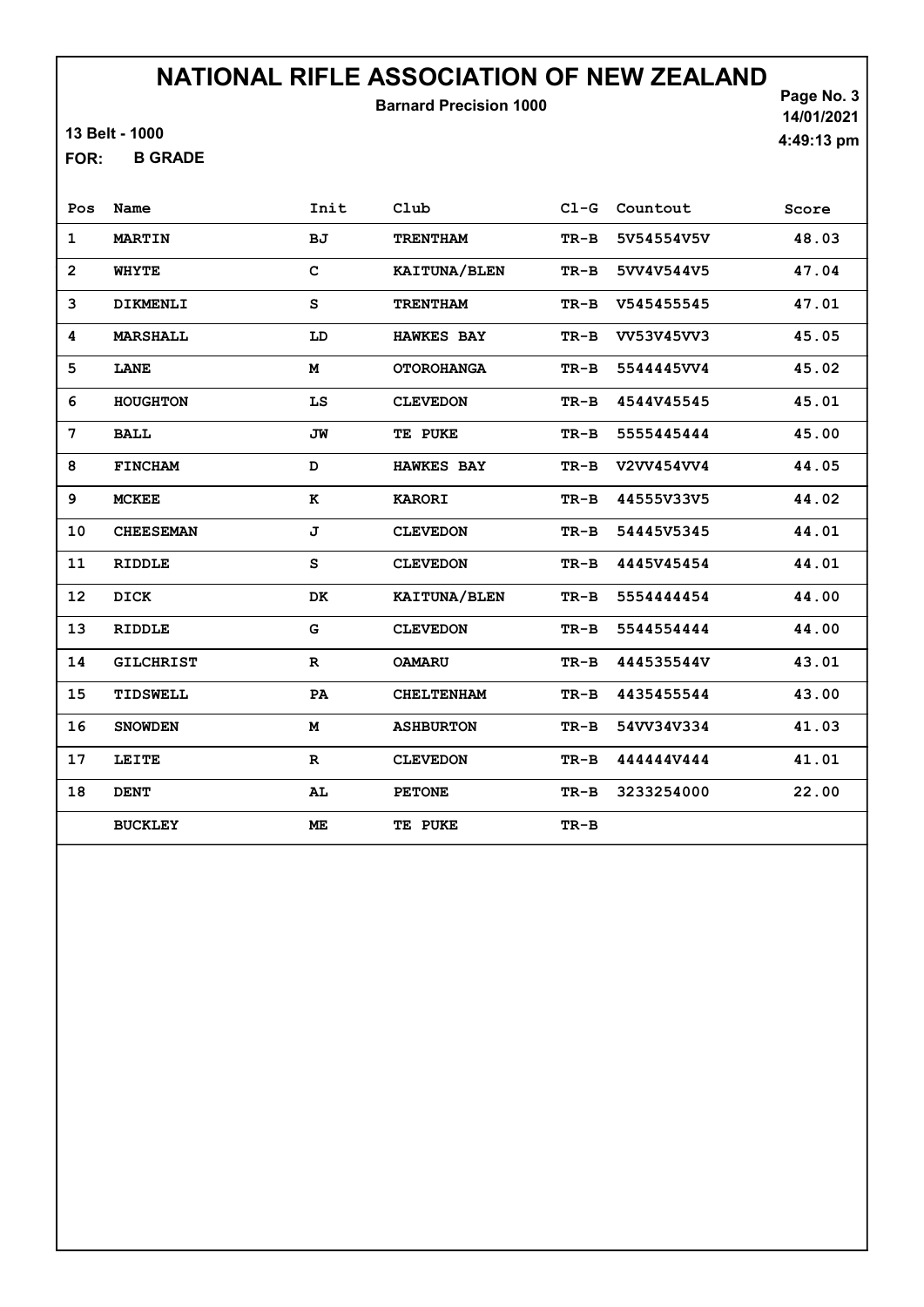### NATIONAL RIFLE ASSOCIATION OF NEW ZEALAND Barnard Precision 1000

13 Belt - 1000

C GRADE FOR:

Page No. 4 14/01/2021 4:49:13 pm

| Pos            | Name           | Init | Club              | $C1-G$ | Countout   | Score |
|----------------|----------------|------|-------------------|--------|------------|-------|
| 1              | WAKELING       | J    | <b>CLEVEDON</b>   | TR-C   | 54454VV445 | 45.02 |
| $\overline{2}$ | <b>KERSHAW</b> | SL   | <b>MALVERN</b>    | TR-C   | 3444555455 | 44.00 |
| 3              | <b>CAMERON</b> | S    | TE PUKE           | TR-C   | 3445V54454 | 43.01 |
| 4              | <b>GORE</b>    | т    | <b>TRENTHAM</b>   | $TR-C$ | 545444V444 | 43.01 |
| 5              | <b>SCOBIE</b>  | J    | <b>OTOROHANGA</b> | $TR-C$ | V444455444 | 43.01 |
| 6              | <b>DRAKE</b>   | AE   | <b>TARANAKI</b>   | $TR-C$ | V435454354 | 42.01 |
| 7              | <b>PETZEN</b>  | D    | <b>TRENTHAM</b>   | TR-C   | 5444434573 | 41.01 |
| 8              | <b>BROWN</b>   | SW   | <b>PETONE</b>     | TR-C   | 4344444554 | 41.00 |
| 9              | <b>FLEMING</b> | JA   | <b>ASHBURTON</b>  | TR-C   | 544242V444 | 38.01 |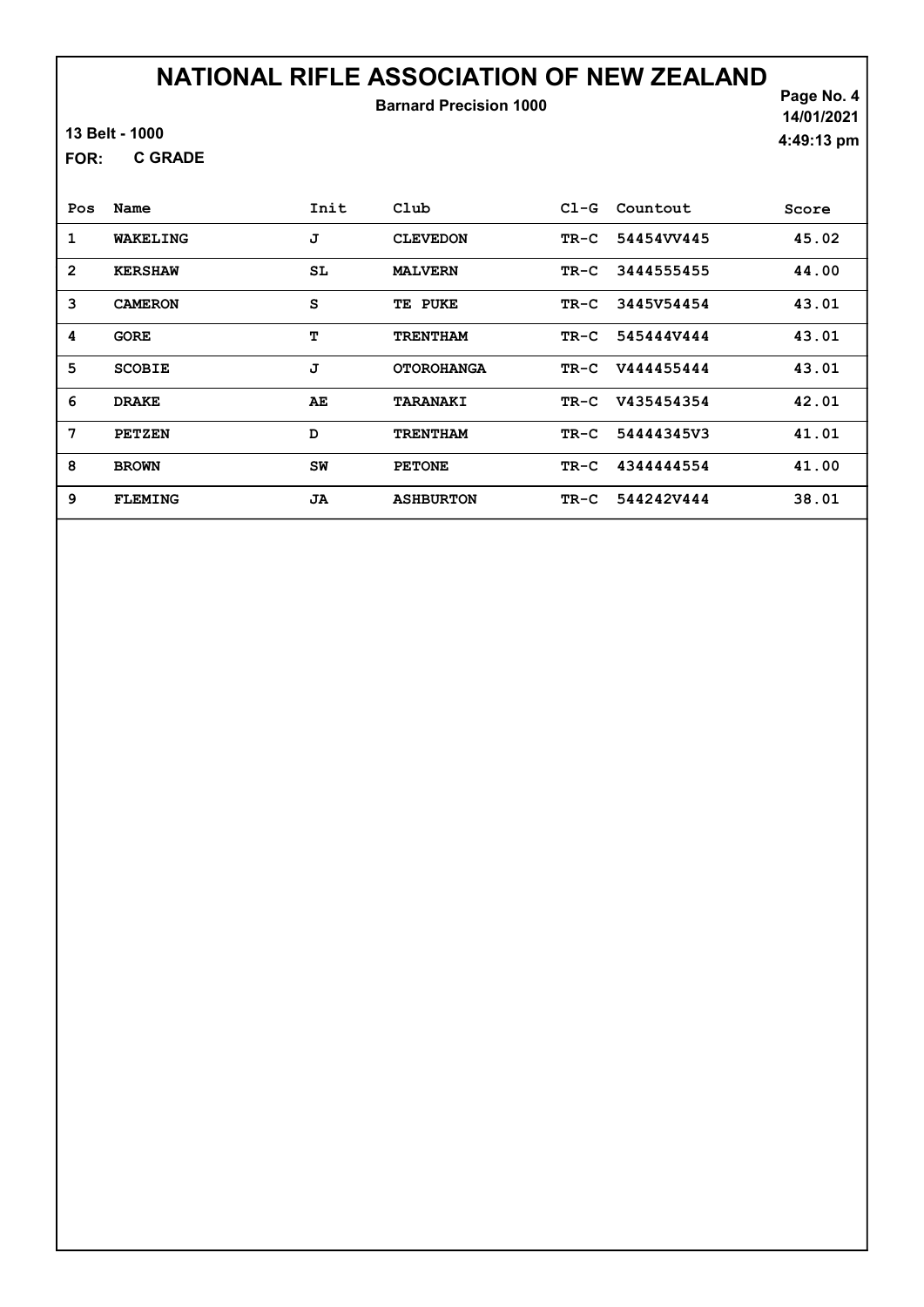| 13 Belt - 1000<br>FOR: |                | Page No. 5<br>14/01/2021<br>4:49:13 pm |                 |        |            |       |
|------------------------|----------------|----------------------------------------|-----------------|--------|------------|-------|
| Pos                    | Name           | Init                                   | Club            | $C1-G$ | Countout   | Score |
| 1                      | <b>DARRALL</b> | F                                      | <b>TRENTHAM</b> | TR-T   | 3553544544 | 42.00 |
| $\overline{2}$         | VAN RENSBURG   | L                                      | <b>CLEVEDON</b> | TR-T   | 3544424444 | 38.00 |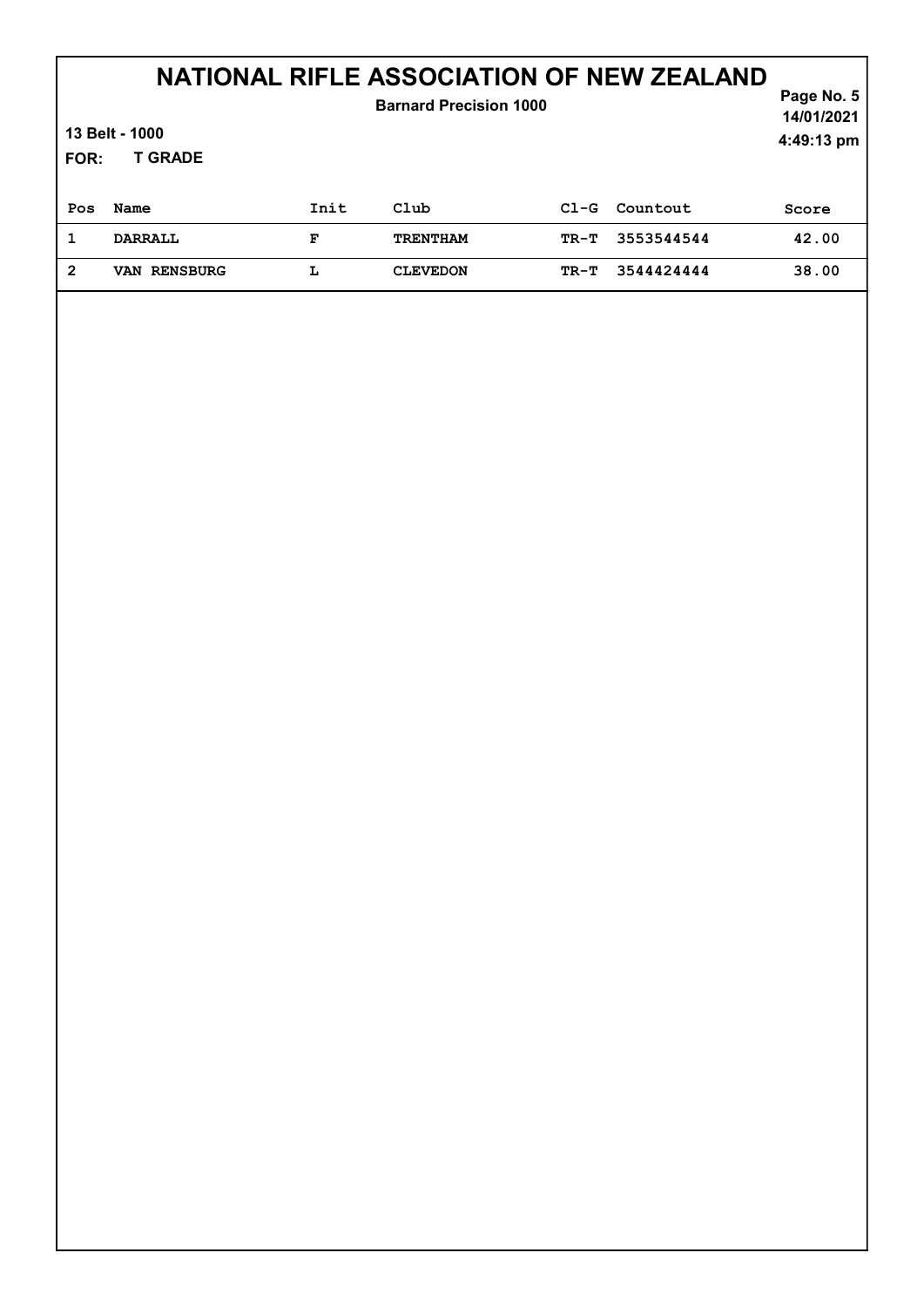| FOR:         | 13 Belt - 1000<br><b>CFT CLASS</b> |            | <b>Barnard Precision 1000</b> |                    | Page No. 6<br>14/01/2021<br>4:49:13 pm |
|--------------|------------------------------------|------------|-------------------------------|--------------------|----------------------------------------|
| Pos          | Name                               | Init       | Club                          | Countout<br>$CL-G$ | Score                                  |
| 1            | <b>SMITH</b>                       | <b>GRH</b> | <b>MALVERN</b>                | CFTR-0555X555X4X   | 52.03                                  |
| $\mathbf{2}$ | DUTHIE                             | M          | <b>TRENTHAM</b>               | CFTR-05445443X6X   | 47.02                                  |
| 3            | <b>SNOWDEN</b>                     | с          | <b>ASHBURTON</b>              | CFTR-05554545455   | 47.00                                  |
|              | <b>LINDSAY</b>                     | в          | <b>HAWKES BAY</b>             | CFTR-O             |                                        |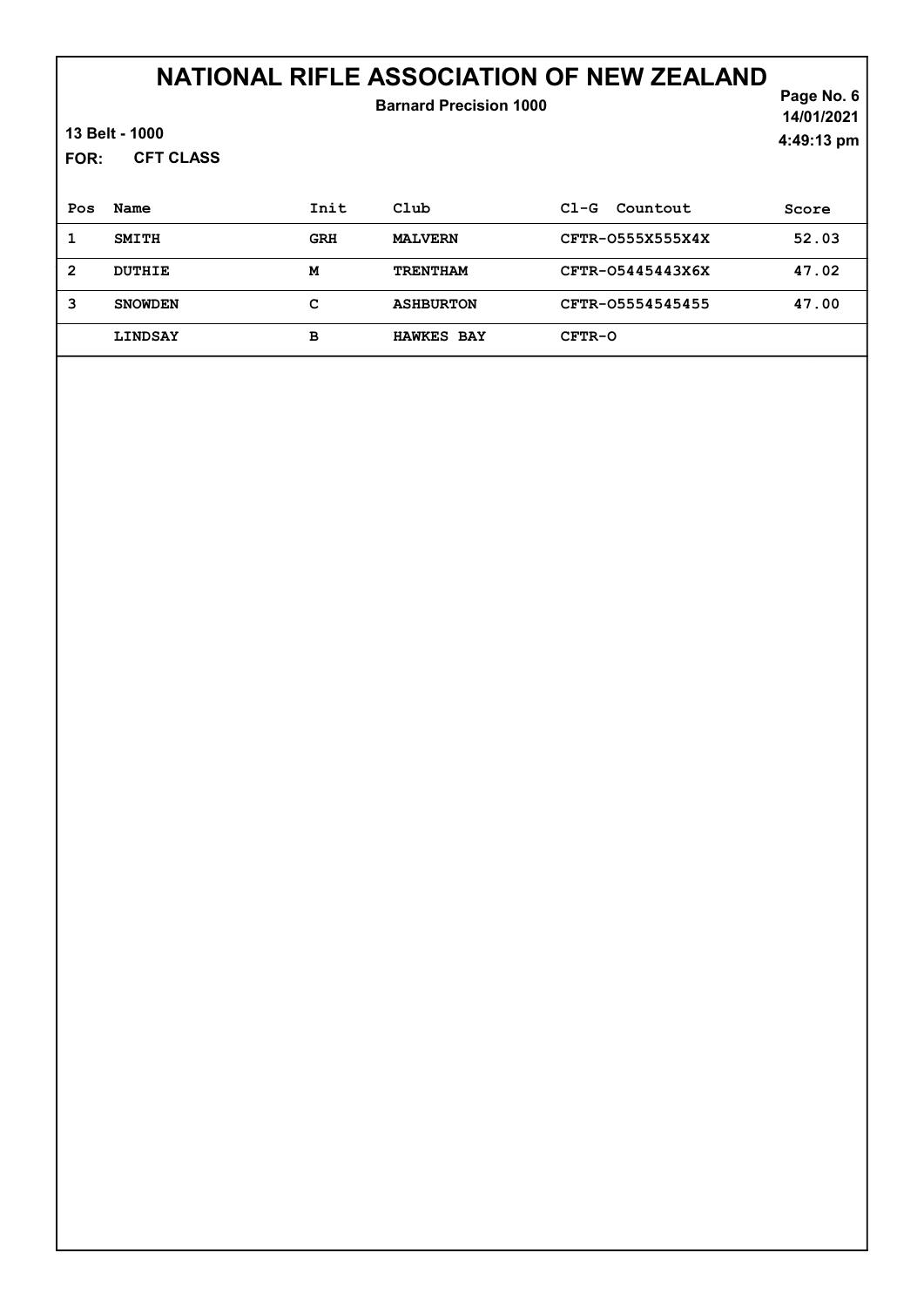Barnard Precision 1000

Page No. 7 14/01/2021 4:49:13 pm

13 Belt - 1000

FO CLASS FOR:

| Pos          | Name              | Init        | Club              | $C1-G$ | Countout   | Score |
|--------------|-------------------|-------------|-------------------|--------|------------|-------|
| 1            | <b>CHUI</b>       | M           | <b>ASHBURTON</b>  | $FO-O$ | X556X66XX5 | 57.04 |
| $\mathbf{2}$ | <b>HUGHES</b>     | IR          | <b>CHELTENHAM</b> | $FO-O$ | 556565XXX6 | 56.03 |
| 3            | <b>KAPENE</b>     | S           | <b>GISBORNE</b>   | $FO-O$ | 55655666X6 | 56.01 |
| 4            | <b>TEAGUE</b>     | SP          | TE PUKE           | $FO-O$ | 6666X64465 | 55.01 |
| 5            | <b>MCLAY</b>      | S           | TE PUKE           | $FO-O$ | 46XXXX455X | 54.05 |
| 6            | <b>DUCKETT</b>    | <b>FM</b>   | <b>MASTERTON</b>  | $FO-O$ | 56X6XX5455 | 54.03 |
| 7            | <b>GRIMSEY</b>    | L           | <b>ASHBURTON</b>  | $FO-O$ | 556556565X | 54.01 |
| 8            | <b>BARKHUIZEN</b> | S           | <b>CLEVEDON</b>   | $FO-O$ | 5665455X56 | 53.01 |
| 9            | <b>MAY</b>        | IS          | WHANGAREI         | $FO-O$ | 4465565566 | 52.00 |
| 10           | <b>KERRIDGE</b>   | $\mathbf R$ | TE PUKE           | $FO-O$ | 45565X5X45 | 51.02 |
| 11           | <b>NEAL</b>       | PA          | <b>CLEVEDON</b>   | $FO-O$ | 55X5556446 | 51.01 |
| 12           | <b>MEEHAN</b>     | D           | <b>CLEVEDON</b>   | $FO-O$ | XX54455564 | 50.02 |
| 13           | <b>HOWL</b>       | SB          | <b>CHELTENHAM</b> | $FO-O$ | 4455X55655 | 50.01 |
| 14           | <b>HUNT</b>       | C           | <b>KARORI</b>     | $FO-O$ | 6654555554 | 50.00 |
| 15           | <b>MOFFATT</b>    | SK          | <b>CLEVEDON</b>   | $FO-O$ | 64555446X4 | 49.01 |
| 16           | <b>MOSES</b>      | МK          | <b>CLEVEDON</b>   | $FO-O$ | X654554644 | 49.01 |
| 17           | <b>SUBRITZKY</b>  | M           | <b>KARORI</b>     | $FO-O$ | 5654554445 | 47.00 |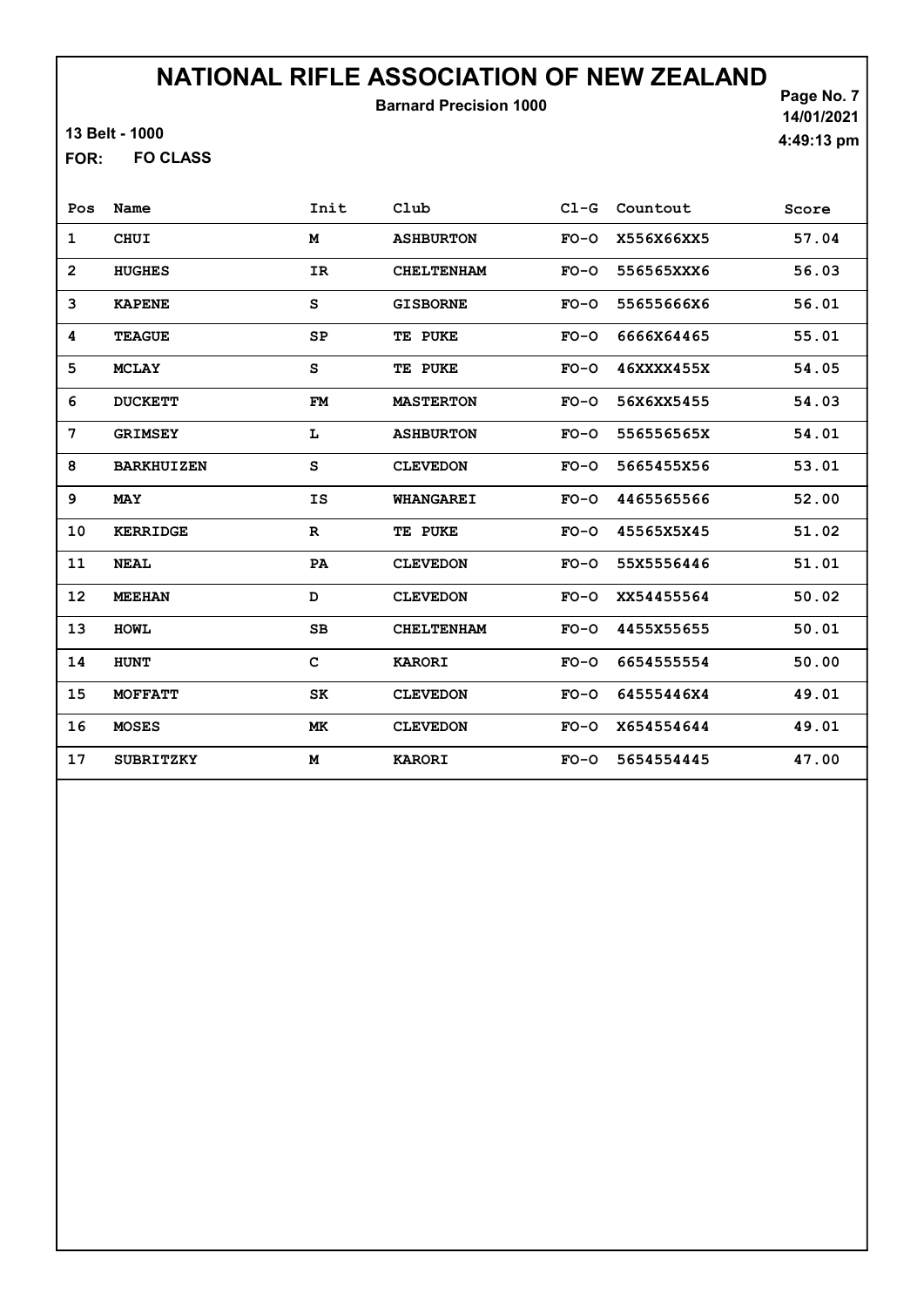| <b>NATIONAL RIFLE ASSOCIATION OF NEW ZEALAND</b><br>Page No. 8<br><b>Barnard Precision 1000</b><br>13 Belt - 1000<br>4:49:13 pm |                          |      |                  |        |                  |       |  |
|---------------------------------------------------------------------------------------------------------------------------------|--------------------------|------|------------------|--------|------------------|-------|--|
|                                                                                                                                 | <b>FPR CLASS</b><br>FOR: |      |                  |        |                  |       |  |
| Pos                                                                                                                             | Name                     | Init | Club             | $C1-G$ | Countout         | Score |  |
| 1                                                                                                                               | <b>SMITH</b>             | DW   | <b>ASHBURTON</b> |        | FPR-0 5665545665 | 53.00 |  |
|                                                                                                                                 |                          |      |                  |        |                  |       |  |